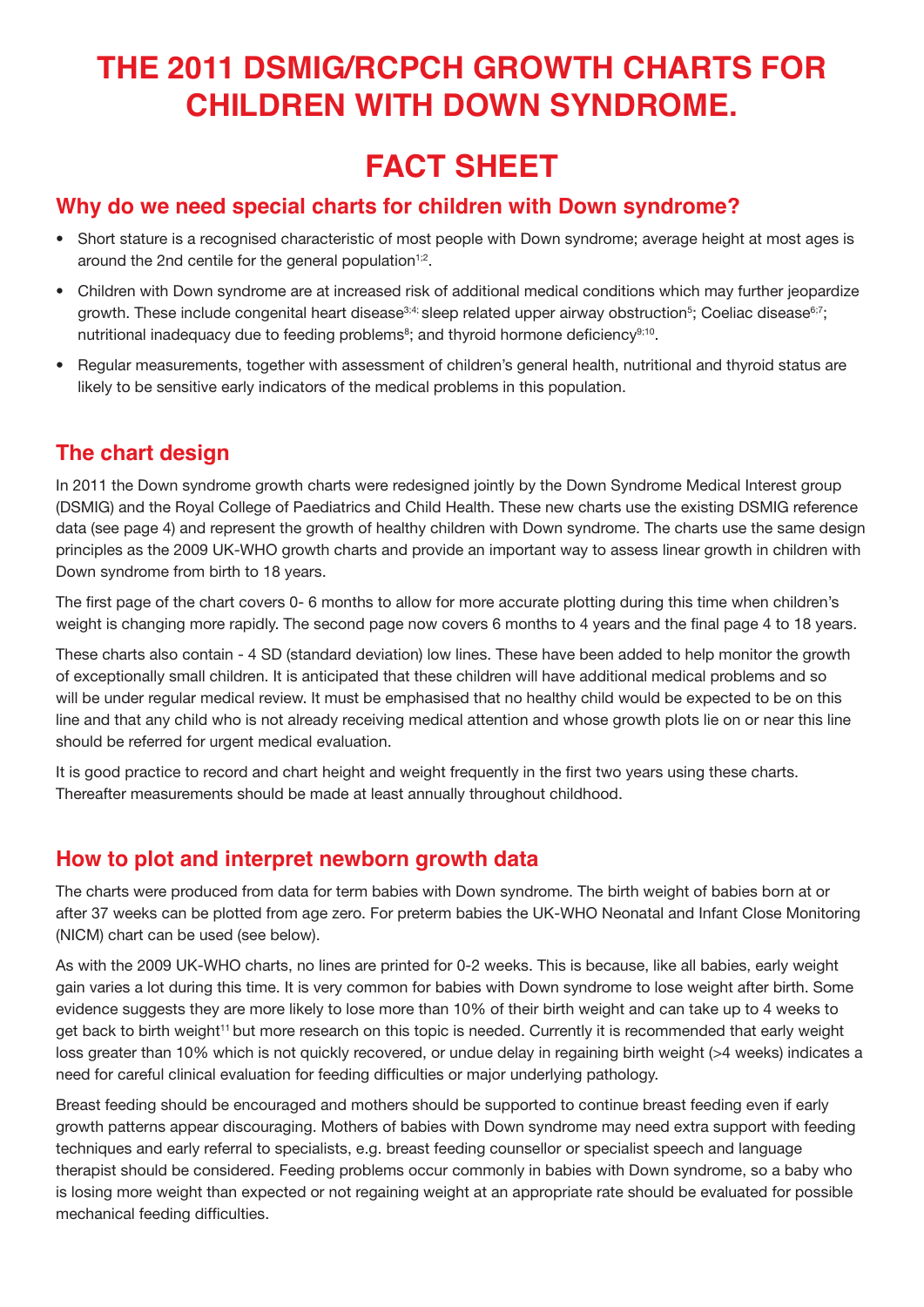Medical problems affecting growth, such as significant congenital heart disease, should be detected very early in life but a baby whose early growth is not following an acceptable pattern should be carefully assessed for possible underlying medical problems that may have been missed.

As with all children, head circumference should be measured at birth and 6 weeks and charted on the Down syndrome charts. Subsequent measurements can be made as clinically indicated.

### **Preterm babies**

We know that children with Down syndrome are more likely to be born preterm and that growth in-utero up to about 38 weeks is similar to that seen in the general population. Therefore, until the expected date of delivery is reached, it is recommended that the measurements of preterm babies with Down syndrome should be plotted on the UK-WHO Neonatal and Infant Close Monitoring (NICM) chart, as the centile lines on this chart are very similar to those for babies with Down syndrome.<sup>12</sup>

Once they have reached their expected date of delivery they can be plotted on the specialist charts for children with Down syndrome, taking into account the degree of prematurity, using the arrow drawn back method (see figure 1 below). As with all preterm babies, this correction for prematurity should be made at least until the end of the first year (corrected age) for infants born 32-36 week gestation and up to 2 corrected age years for <32 weeks.

#### **Figure 1**

#### **The arrow drawn back method of gestational correction to be used from term onwards for moderately preterm infants, 32-36 completed weeks gestation**

The method avoids the need for calculation and ensures that the age adjustment is evident to subsequent chart users.

Draw a line back the number of weeks the baby was early and mark this with an arrow.

The arrow point shows the gestationally corrected centile

Plot actual (calendar) age

## **Older infants and children**

It is not unusual for the growth of children with Down syndrome to follow a pattern of spurts and plateaux, so this should be taken into account when reviewing their charts.

After the age of 4 weeks a baby's weight may not follow a particular centile line but usually tracks within one centile space. In considering poor growth patterns at any age it is always important to assess the child's overall state of health and consider further evaluation and investigation as certain problems which affect growth and feeding difficulties are more common in Down syndrome.

As the charts have been constructed from data obtained in healthy children with Down syndrome, those with additional medical needs, including commonly those with congenital heart problems, are likely to be on the lower centiles. Some babies with additional medical problems may be very underweight and for this reason the -4 standard deviation line has been included on the charts. This enables professionals to gain an idea of whether such children are growing at a reasonable rate, and whether they are showing signs of "catch up" growth.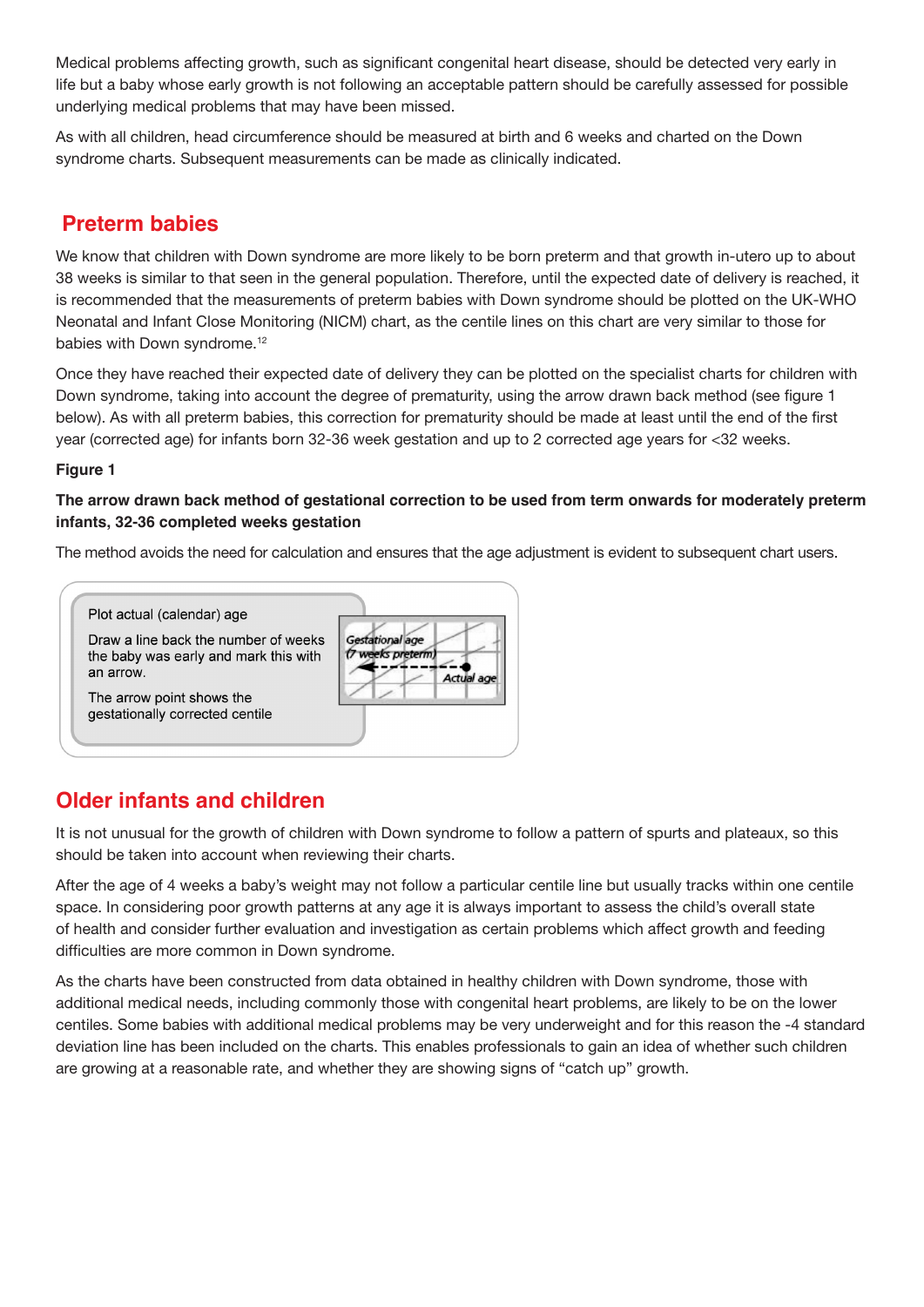### **Puberty**

Youngsters with Down syndrome do have an adolescent growth spurt, but this is less marked and often occurs earlier than in the general population. Final height may be achieved earlier<sup>13;14</sup> and may be limited if early onset of puberty occurs.

Other aspects of puberty are generally similar in timing and sequence to the general population without the syndrome. Although menarche is reached at a similar age, there are a number of reports of girls starting their periods before other signs of puberty are established. Development of axillary, pubic or facial hair in boys often occurs later than in other adolescents.

As for any young person, precocious or delayed puberty may be due to underlying medical problems, (some of which may be more common in Down syndrome - e.g thyroid dysfunction) and should be appropriately investigated.

## **Overweight and obesity**

There is a high prevalence of overweight and obesity among people with Down syndrome and these charts clearly reflect the tendency to overweight amongst the UK study sample particularly in later childhood and adult life<sup>15;16</sup>. The weight centiles on the back page chart (from 4-18 years) should therefore not be used as a standard that children should aim to achieve and children whose weight lies above the 75th centile maybe considerably overweight.

A Down syndrome BMI conversion chart is included on the back page to aid interpretation of the child's weight. This should be used for children over the age of 2 where there are concerns that they may be overweight or where their weight lies above the 75th centile. To allow for the high prevalence of overweight in the sample from which the charts were made the lines on this chart reflect lower centiles than those commonly used to define obesity in the general population. For this Down syndrome chart a BMI over the 75th centile is considered overweight and the 91st line is considered the cut off for obesity. These correspond to the 91st and 98th centiles on the UK 1990 charts.

### **How were the charts constructed?**

These charts were produced from retrospective data gathered in 2001 using heights, weights and head circumferences recorded in the medical notes of healthy children with Down syndrome aged 19 years or less at the time<sup>17</sup>. The study sample was drawn from 15 discrete areas of UK and one from the Republic of Ireland. These areas were known to have adequate special needs registers to identify all children with Down syndrome living in the area. Data from an additional group of 27 young adults recruited from a further education college and aged 20-24 was also used to aid the centile construction in later teenage years.

The aim of the charts is to represent healthy children so data was only included from live children with either no cardiac abnormality or only a small ASD or VSD or a patent ductus arteriosus that was asymptomatic. Measurements from preterm children (born less than 37 weeks) were only included after 2 years of age. Measurements from children with multiple or major pathology were also excluded.

1507 children were identified from within the 16 areas. Following exclusions detailed above 5913 measurements from 1089 children were included and used to produce the charts. Centiles were fitted to the data using the LMS method.

Reported measurement techniques in the study areas were variable over time both within between areas. This large sample and the varied techniques used is felt to represent normal practice around the country in the current measurement of children and so these charts form a useful reference for day to day clinical practice.